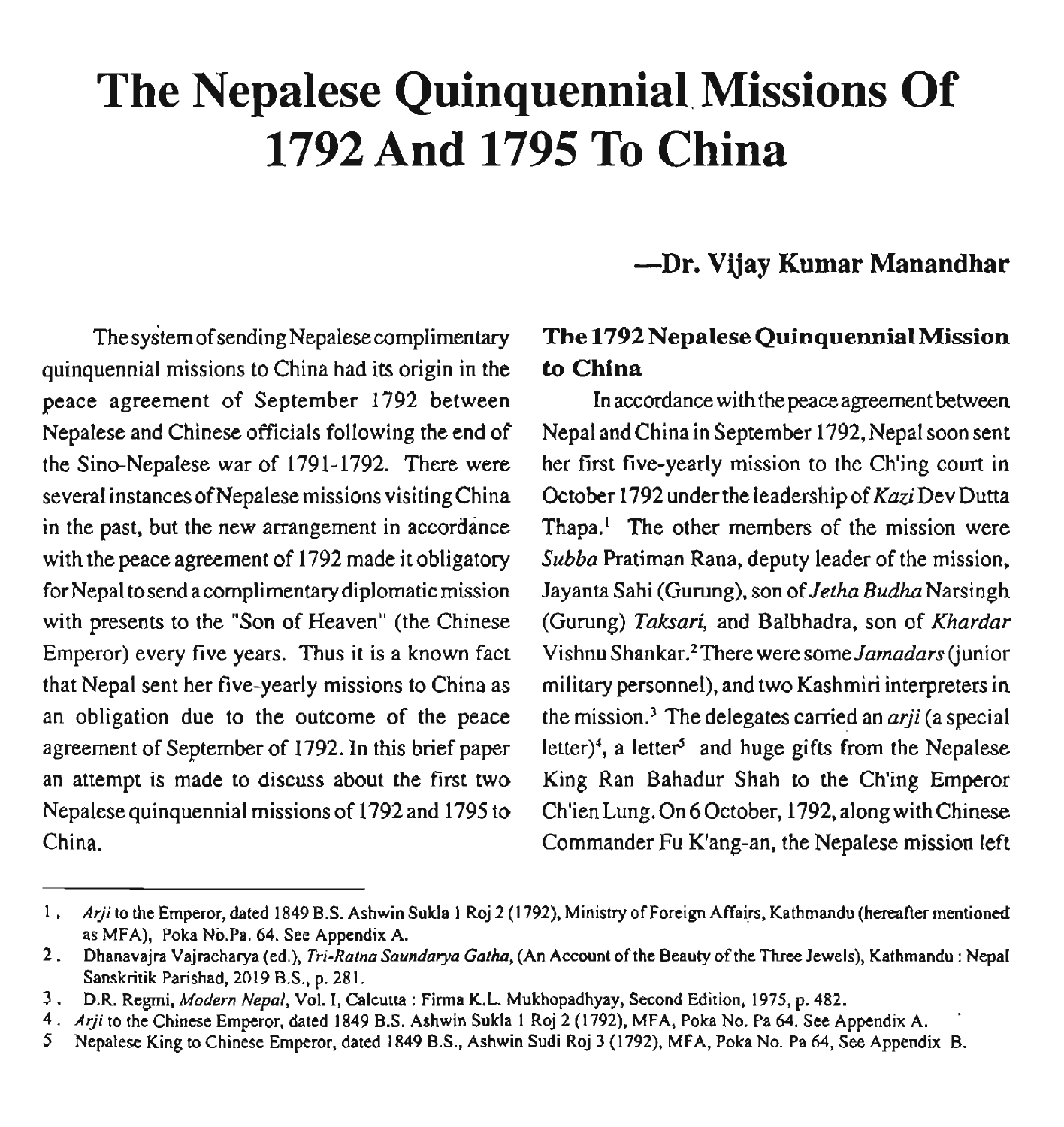Dhaibung for Lhasa *en route* to Peking.<sup>6</sup> The mission took nearly a year to make a round-trip from Nepal to China and back. This Nepalese mission remained in Peking for about five months. Like the earlier special Nepalese mission of 1789', the first Nepalese complimentary quinquennial missionof 1792carried some elephants and horses from Nepal's Tarai area as presents for the Ch'ing Emperor Ch'ien Lung. However, due to certain difficulties on the way to Lhasa, the elephants had to be returned from Kuti to Nepal. The Chinese sources also indicate that an orchestra was also included in the first Nepalese complimentary quinquennial mission of 1792. The orchestra was composed of two female dancers, five singers and six musicians (instrumentplayers). Those two female dancers wore red and green silk clothes. They also wore red hats made of wool. Their shoes were made of red silk. The dancers had tied with red cords. As for the singers, they wore red and 'Kung' (Ghung) respectively in 1790.<sup>10</sup> green clothes and red shoes. This orchestra had left a book entitled "Gorkha KO Geet (Songs of Gorkha)" in China.8 This delegation of 1792 brought a letter and various valuable presents from the Ch'ing Emperor Ch'ien Lung to the Nepalese King Ran Bahadur Shah and Regent Bahadur Shah.

The importance of this mission of 1792 lies in the fact that it inaugurated the system of complimentary quinquennial missions to China, thereby regularising Nepal's direct contact with the Peking government. With this, Nepal'srelations with

\

China entered into a new phase. This quinquennial mission system continued till 1906. Moreover, the mission of 1792 was the first ever five-yearly mission which completed the round-trip journey from Nepal to China in the shortest period, that is, within one year. Afterwards from 1795 to 1852, the journey of the each Nepalese quinquennial mission to China was completed in less than two years. Later on with the involvement of Nepalese quinquennial missions in trading activities, their journey became quite longer. Lastly, while discussing the mission of 1792, D.R. Regmi and Shakabpa have mentioned that through this very mission of 1792 the Ch'ing Emperor conferred the title of 'Wang' and plumes for their crowns on King Ran Bahadur Shah and Regent Bahadur Shah? This is, however, far from the truth. In fact, it was through the special mission of 1789 that King Ran Bahadur Shah and Regent Bahadur Shah *Ghungaroo* (ringing bells) around both of their legs received the Ch'ing Emperor's titles of 'Wang' and

## **The 1795 Nepalese Quinquennial Mission to China**

According to the new arrangement of the mission system, Nepal was to send the next fiveyearly mission in 1797, but Nepal dispatched the second mission in 1795, two years before the scheduled period. It was due to the abdication of Ch'ing Emperor Ch'ien Lung in.1795 in favour of his son Chia Ch'ing that Nepal sent her second mission in 1795. It was reported that the Chinese authorities

<sup>6.</sup> Dhanavajra Vajracharya and Jnanmani Nepal (eds.), Aitihasik Patra Sangraha (Collection of Historical Letters), Vol. I, Kathmandu: Nepal Sanskritik Parishad, 2014 B.S., p. 61.

<sup>7</sup> For the details of the special Nepalese mission of 1789. See Vijay Kumar Manandhar, *Cultural And Political Aspects of Nepal-China Relations,* Delhi: Adroit Publishers, 1999, pp. 11-26.

<sup>8</sup>. Niranjan Bhattarai, *Chin Ra Tyas Sita Nepal KoSambandha* (China and Nepal's Relations with her), Kathmandu : Nepal Academy, 2018 B.S., pp. 171-172.

<sup>9</sup>. Regmi, f.n.no. 3, p. 483, and Tsepon W. D. Shakabpa, *Tibet: A Political History,* New Haven: Yale University Press, 1976, p. 169.

<sup>10</sup>. Patent of 5 March 1790, Foreign Dept. Sec. E, July 191 1, No. 264, National Archives of India, New Delhi (hereafier referred as NAI), and Chinese Emperor to King Ran Bahadur Shah, dated Chhayalun 55th year 1st Month (1790). MFA, Poka No. Pa **64.** See also, Leo E. Rose, Nepal: Strategy For Survival, Berketey: University of California Press, 1971, pp 45-46, and Chitta Ranjan Nepali, *Shree Punch Ran Bahadur Shah* (King Ran Bahadur Shah), Kathmandu: Ratna Pustak Bhandar, Second Edition, 2044 B.S., p. 90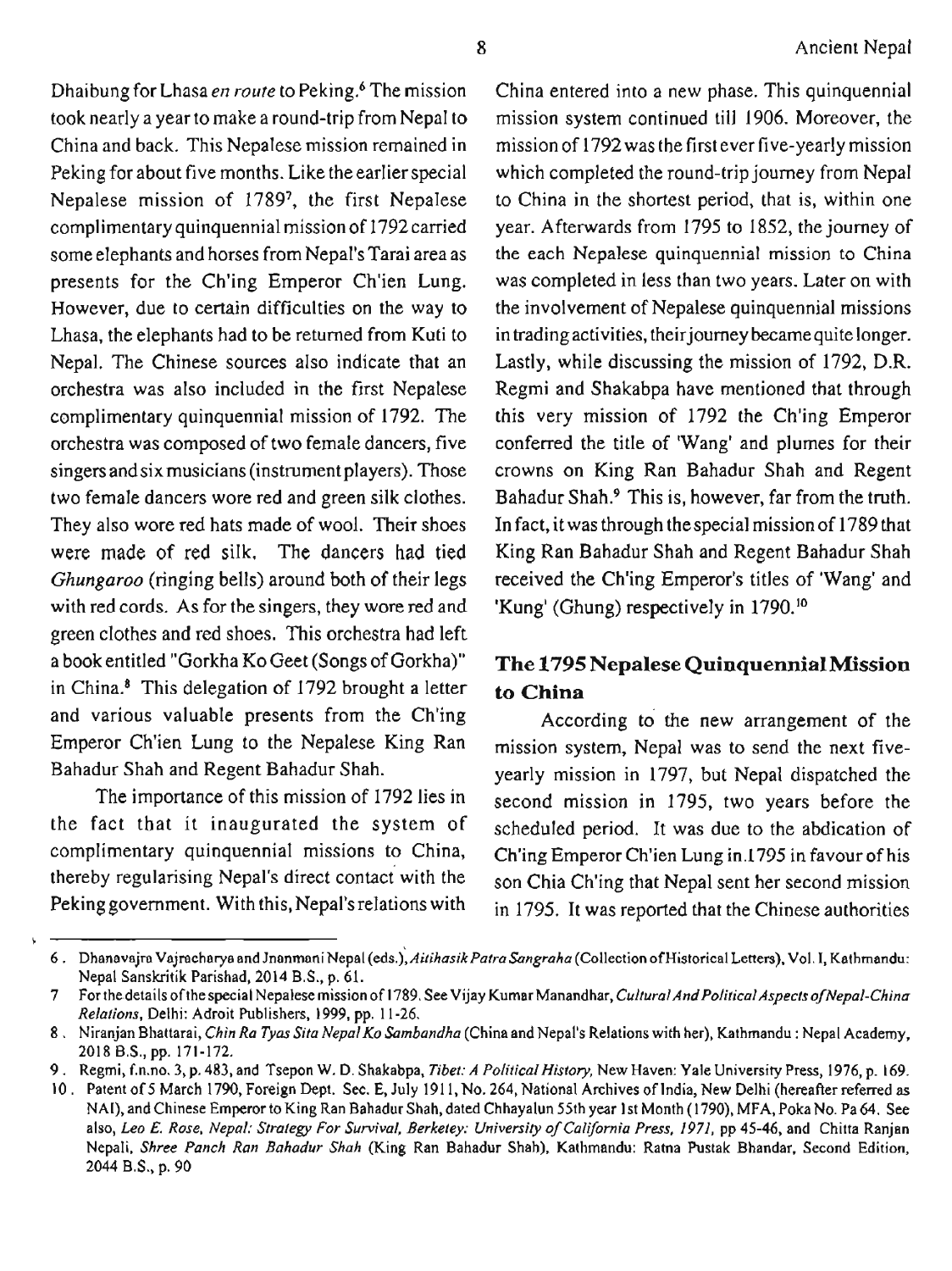The Nepalese ........ 9

of the Nepalese request by the Chinese authorities, Lhasa *via* Bhutan *en route* to Peking.16 the second Nepalese mission, consisting forty-five  $Kazi$ Narsingh Gurung reached Lhasa on Bhadra China in 1795.14 The other members of the mission left Lhasa for Peking on Bhadra Sudi 15, 1852 B.S. Lama and Narayan Tewari, letter writer Khadananda at Peking for thirty-five days<sup>17</sup>. The 1795 Nepalese had already assumed full power himself and had entertained through the Chinese plays and dances. Shah, King Ran Bahadur Shah collected several Emperor also awarded red *Tog* (Crown) of the second things to present to the new Ch'ing Emperor Chia rank and plume of peacock feathers to *Kazi* Narsingh Ch'ing from various parts of Nepal as well as from Gurung. Besides that the Nepalese *Kazi* received five different parts of India such as Patna, Banaras and pieces of *Khaki,* five pieces of *Sijyapurima,* five

insisted on Nepal's sending a special mission to pay the throne, left for Peking bearing various types of respect to the new Emperor with special presents<sup>11</sup>, presents, including different types of palanquins, whereas Nepal requested to send a single mission such as *Khadkhadiya, Myana* and *Palaki,* of with presents to the new Chinese Emperor along with extraordinary fineness. Four elephants and four the usual five-yearly presents12. With the acceptance horses from Nepal's Tarai area were also sent to

members, led by *Kazi* Narsingh Gurung,<sup>13</sup> left for Sudi 6, 1852 B.S. (1795) and the Nepalese mission were *Jetha Budha* Madho Sahi, the deputy leader of (1795). The Nepalese mission, which handed over an the mission, interpreters Satar Miya, Mani Ram **arjiandpresentstothenewCh'ingEmperor,remained**  Padhya, *Omrao* Kashi Gurung, *Talabdar* Mahamad mission had carried nineteen items as ordinary Ali, *Dhakre* (unemployed) Kishun Karki and presents and thirty one items asspecial presents tothe Narendra Karki, and twenty soldiers.<sup>15</sup> Here it should new Ch'ing Emperor<sup>18</sup>. It was given a very warm be mentioned that by 1795, King Ran Bahadur Shah welcome in Peking. The mission members were dismissed Regent Bahadur Shah from all offices. In Being happy with the Nepalese mission, the Ch'ing order to impress upon the Ch'ing Emperor that he had Emperor awarded *Tog* (Crown) of the first rank and assumed full power himself from Regent Bahadur a *Panvana* to King Rana Bahadur Shah. The Ch'ing Calcutta. The mission of 1795, which carried five- pieces of *Shashi,* five pieces of *Nusi,* 100 *taks* of yearly presents and special presents to the new Ch'ing silver, four pieces of glass utensils, four pieces of Emperor Chia Ch'ing on the occasion of his ascent to porcelain utensils and eight thermos flasks<sup>19</sup>. Along

Fisher and Rose have mistakenly referred to Narsingh Gurung as Narsingh Sah. See Margaret W. Fisher and Leo E. Rose, *England*, *India, Nepal, Tibet, China, 1765-1958,* - Berkeley : University of California Press, 1959, pp. 2-12.

 $11$ Chinese *Amban* to King Ran Bahadur Shah, 1852 B.S. Jestha Sudi (1795), MFA, Poka No. Pa 64.

 $12$ Tri Ratna Manandhar and Tirtha Prasad Mishra, *Nepal's Quinquennial Missions to China*, Kathmandu: Purna Devi Manandhar and Puspa Mishra, 1986, p. 23.

The details of the 1795 Nepalese mission have been recorded in MFA, Poka No. Pa 64. See also Jnanmani Nepal, *Nepal-Bhot Chin Sambandha Ka Kehi Sanskritik Paksha* (Some Cultural Aspect of Nepal-Tibet China Relations), Kathmandu : Royal Nepal Academy, 2045 B.S., pp. 66-68, and Jagman Gurung, *Nepalko Ekikaranma Gurunghanrko Bhumika* (Role ofThe Gurungs in the Unification of Nepal), Pokhara: Sri Bauddha Arghaun Sadana, 2041 B.S., pp. 70-72.

The records deposited in the Royal Nepal Army Head-quarters mention the names of the leading members of the Nepalese quinquennial missions toChina as well as the detailed list ofthe presents sent along with the Nepalesemissions to China from 1795 to 1852. See Royal Nepal Army Head-quarter (hereafter mentioned as RNAH) Part 3, Serial No. 63 (53).

Nepal, f.n.no. 14, pp. 67-68.

 $17$ Gumng, f.n. no. 14, p. 70.

<sup>18</sup> RNAH, Part 3, Serial No. 63 (53), See Appendix C.

<sup>19</sup> Gumng, f.n. no. 14. p. 71.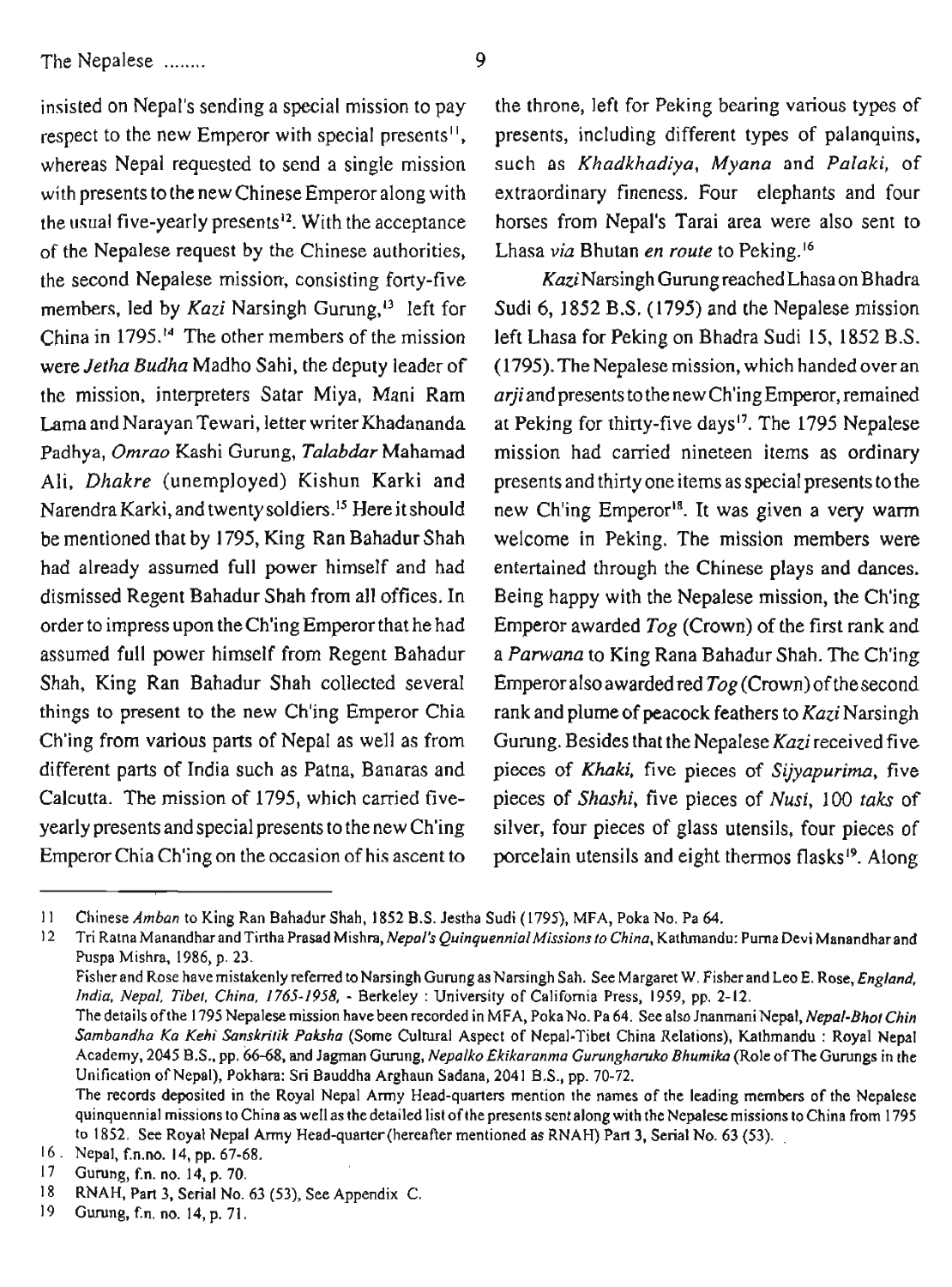with the other members of Nepalese mission,  $Kazi$  sending 1795 quinquennial mission to China, Nepal Narsingh had also received tea as presents from the Ch'ing Emperor<sup>20</sup>.

While returning from Peking, Kazi Narsingh Gurung halted at Tarchindeodue to illness. He halted at Lhasa for one week only2' and seemed to have reached Kerung by Bhadra, 1853 B.S. (1796)<sup>22</sup>. The Chinese and Tibetan officials escorting the Nepalese delegation returned from Kerung, and they were given some presents by the Nepalese mission $2^3$ . Interestingly the Chinese Ambans had stated King Rana Bahadur Shah to be kind enough towards Kazi Narsingh Gurung for he had worked hard for the promotion of Nepal-China relations. Kazi Narsingh had maintained good rapport with the Chinese Ambans at Tibet even in future. He seemed to have made great efforts at Peking for promoting and strengthening Nepal-China relations<sup>24</sup>. Here it should be mentioned that Kazi Narsingh had played an important role in the signing of the peace agreement between Nepal and China in 1792. As such he was duly recognized by King Rana Bahadur Shah as well as by the Chinese Commander Fu-k'ang-an<sup>25</sup>.

According to the Royal Nepal Army Headquarters'documents, it seems that the total cost of the mission of 1795 was Rupees  $39,220$   $\uparrow$   $\uparrow$   $\uparrow$   $\uparrow$  and not 29,220.2 as was mentioned by Manandhar and Mishra,?' and the regular five-yearly presents were valued at Rs.  $4,829<sup>3</sup>$  while the value of special presents was fixed at Rs. 14,902!!!28. At the time of also sent presents to the Chinese and Tibetan authorities, such as the Chinese Ambans, the Potala (Dalai) Lama, Lama of Digarcha (Shigatse), Chuii of Digarcha, Talloye (Chinese officials) of Tingari, Dhewas(Tibetan officials) of Kuti, Chundu (Governor or Viceroy) of Sinthaya (Sindafu ?), the four Kajis of Lhasa, Lama of Sakya, Chundu of Chindafu<sup>29</sup>. Interestingly, in spite of his dismissal from all offices, through this mission of 1795 ex-Regent Bahadur Shah sent presents to the Ch'ing Emperor, perhaps with the hope of gaining the Emperor's sympathy. The Ch'ing Emperor did not accept Bahadur Shah's presents though, on thegrounds that it was against the Ch'ing court's custom to receive presents from persons not holding any government posts. Although the Ch'ing Emperor returned the presents sent by Bahadur Shah with thanks, in the meantime, he sent presents to ex-Regent Bahadur Shah and King Ran Bahadur Shah through this mission of 1795<sup>30</sup>. Besides other items as presents, the Ch'ing Emperor had also sent eight and fourjars of tea to King Rana Bahadur Shah and ex-Regent Bahadur Shah respectively<sup>31</sup>.

The importance of the mission of 1795 lies in the fact that it was not only the first Nepalese quinquennial mission to go to Peking two years before the scheduled time, but also that it was the first Nepalese mission to cany at one time the usual fiveyearly presents as well as special presents on the occasion of the Ch'ing Emperor's ascent to the throne.

<sup>20</sup> **Nepal, En. no. 14, p. 1 1 1.** 

<sup>21</sup> **Gurung, f.n. no. 14, pp. 71-72.** 

**Kazi Narsingh's letter to Kazi Damodar Pande dated 1853 B.S. Bhadra Badi 9 Roj 7, MFA, Poka no. Pa 64.**  22

<sup>23</sup> **RNAH, Part 3, Serial No. 63 (53), See Appendix D.** 

<sup>24</sup> **Gurung, f.n. no. 14, p. 72.** 

 $25<sup>2</sup>$ *Ibid.,* **p. 65.** 

**RNAH, Part 3, Serial No. 63 (53), See Appendix C.** 

**Manandhar and Mishra, f.n.no. 12, p. 73.** 

**RNAH, Part 3, Serial No. 63 (53), See Appendix C.** 

<sup>29</sup> *Ibid.* 

**Chinese Emperor's Parawana (letter) dated 1853 B.S. (1796), MFA, Poka No. Pa 64.** 

**Nepal, f.n. no. 14, p. 1 11.** 31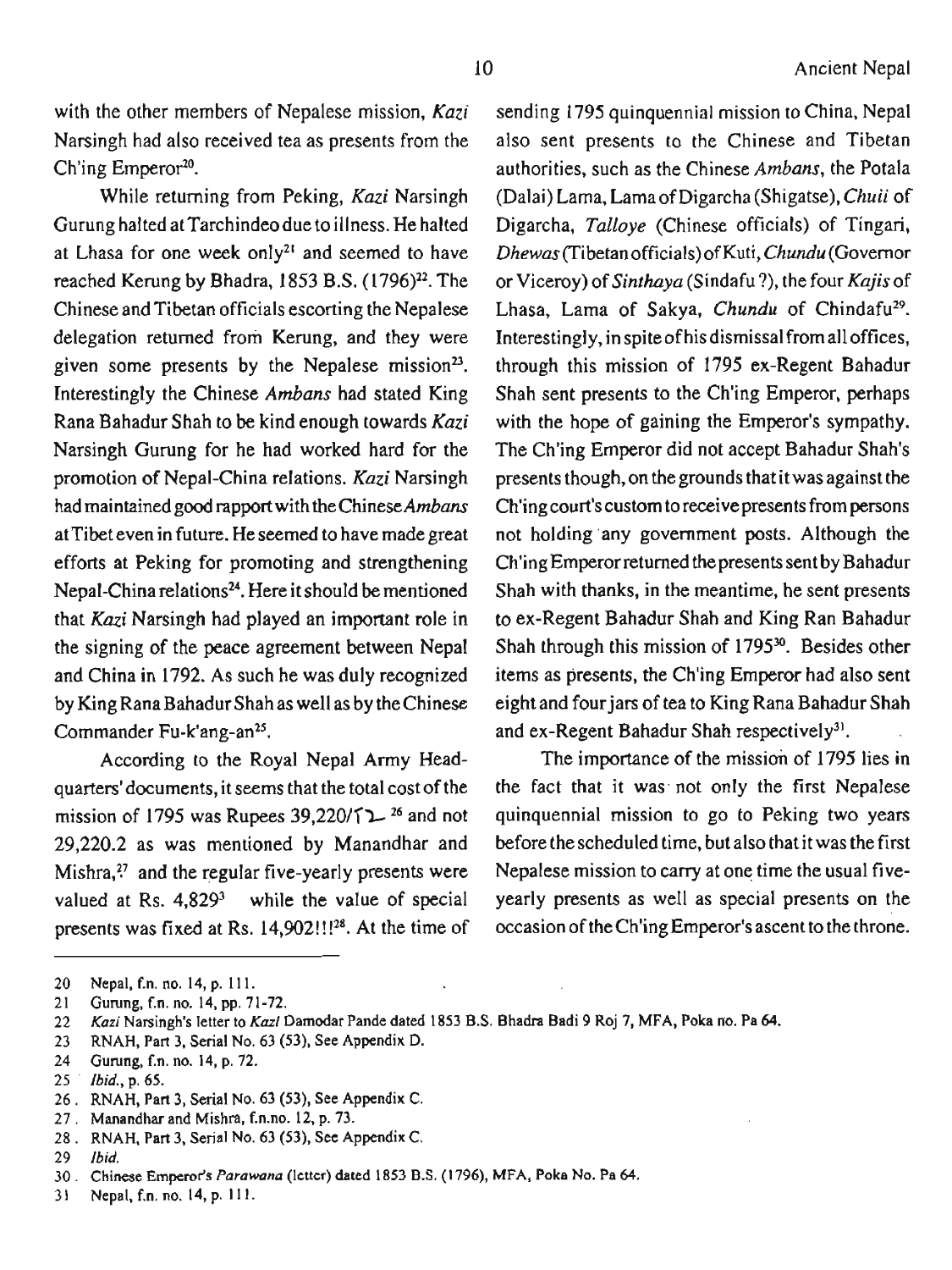Significantly enough, the members of 1795 mission had an audience with the Ch'ing Emperor Chia Ch'ing twenty five times $32$ , the highest number of such audiences ever granted to any Nepalese complimentary five-yearly mission. It was also the last Nepalese mission to carry elephants and horses as presents to the Ch'ing Emperor. Afterwards Nepal stopped sending elephants and horses as presents to the Ch'ing Emperor as per the Chinese *Ambans'*  instructions of not sending those animals as presents to the Ch'ing Emperor realizing the difficulty of sending them to China.

# **Appendix A\***

काजी देवदत्त थापा (मामुलि सौगाद लि चीन) जादाको लेषी गयाको ........................

स्यामरपाले गर्दा भोटमा लस्कर गयाको हो -दीगर्चा लटी फर्कदा १०००/१२०० नोक्सान भएको -तङ थ्वाङको आक्रमण ३।४ हज्जार फौज हाम्रो नेपालको नोक्सान भएको - स्यामरपाको हाड खोड, स्वास्नी दीगर्चाको माल पठाएको . हिजो पनि भोटसंग मिलेकै. अव भगाडा हुनन. म वालक र काका वावा मुलुकको काम काज गर्ने हुनाले दर्सन गर्न आउन पठाउन सकीन, काजी देवदत्त थापा सव्वा प्रतिमनहरु लाई पठाएको छ, प्रति वर्ष दर्सन गर्न पठाउ भन्या ञाहादेखि चीन टाढा छ ५ वर्षमा ससौगाद दिइ काजीलाइ पठाउला भंन्या १८४९ साल आश्वीन शुक्ल **१ रोज २ श्री ५ चीन वादशाहका हर्जुमा लेषी** पठाउनलाई ले षी गयाको अर्जी

(In this **Arji** to the Chinese Emperor, King Ran Bahadur Shah has mentioned the sending of the

.................................

--

Nepalese mission to China under the leadership of **Kazi** Dev Dutta Thapa).

\* **Solrrce** : **Mbtistty of Foreigr~ Affairs (MFA), Kathnlandu, Pokn No. Pa. 64.** 

## **Appendix B\*\***

काजी देवदत्त थापा जादाको लेषी गयाको

१८४९ साल आश्वीन सुदी रोज ३. श्री ५ चीन वादसाहलाई पठाएको चीथ्लीमा - स्यामर्पा ले गर्दा भ्रुगड़ा भएको हो, ल्हासामा षोटो टक र चोषो टक वरावर चलेको छ, षोटो चलन नगर्न चोषो मात्र चलन गर्न भन्न ल्हासालाई हक हुन पर्ने हो आदि कुरा चीन वादशाह गर्ने भनी काजी देवदत्त थापालाई निर्देशन दिने चीथ्री तयार भएको

(In this letter to the Chinese Emperor, King Ran Bahadur Shah has mentioned Symarpa Lama as the main cause of the conflict and requested thecirculation of pure coins in Tibet).

\*\* **Source** : **MFA, Poka No. Pa. 64.** 

# **Appendix C\*\*\***  ४२ साल

चीन श्री वादसाहलाई सौगात गयाको गादि ममारष स्मेत मार्फत काजि नरसिं जेठाबुढा माधौ साहि. मिति श्रावराावदि ४ रोज ........................... ३९२२०६2 सौगात………………………………… ४८२९**}** 

**<sup>32</sup>** Manandhar and Mishra, f.n. no. 12, p. 23.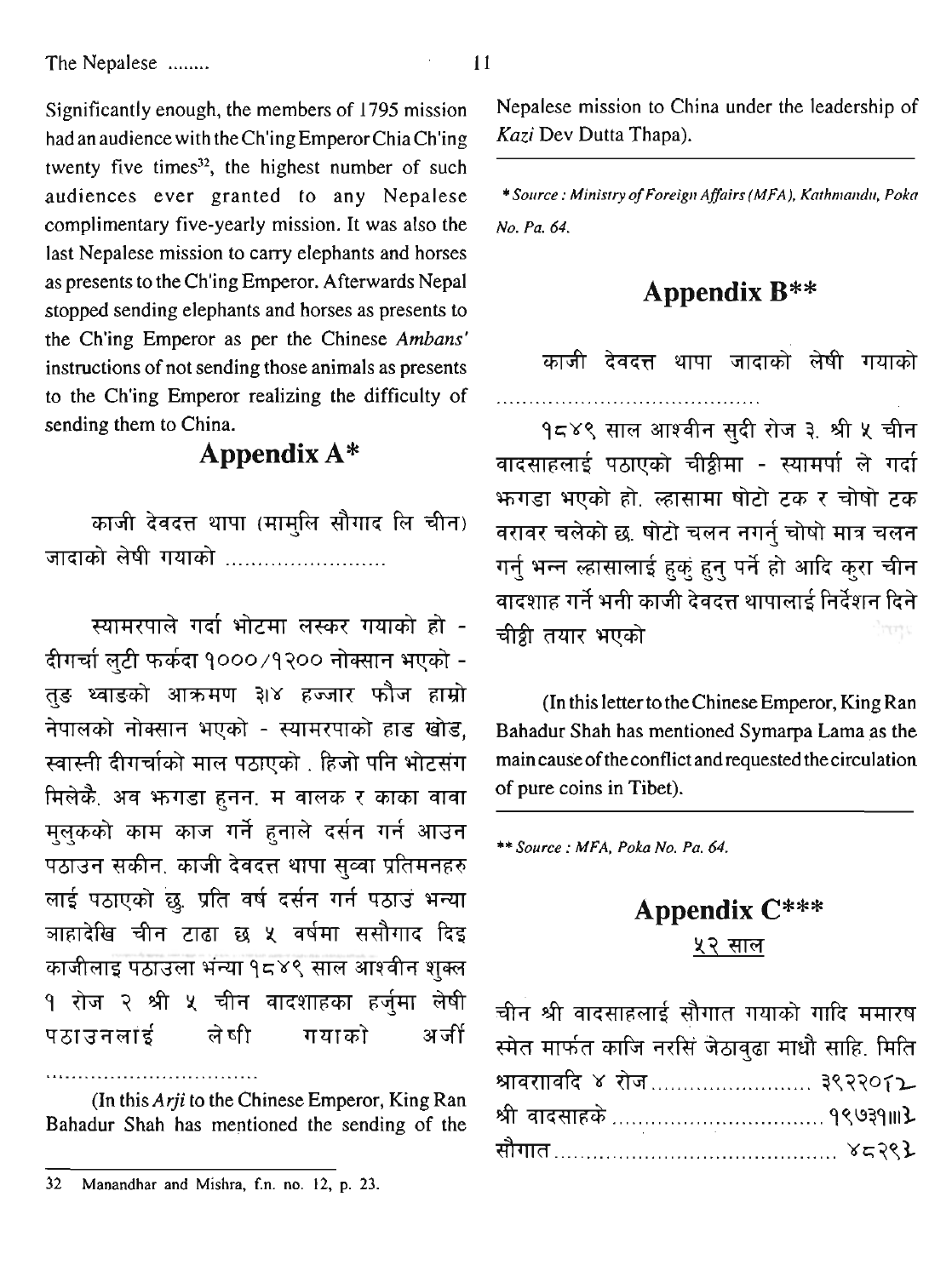Ancient Nepal

| मुगा माला  १ के तोला २६।५। के १९८ ॥। |  |
|--------------------------------------|--|
| रुपौला तास थान २ के तोला के १४४॥}    |  |
| किषाप थान  २० के १७५०                |  |
| सुलतानि वनात ताषा ७ के १०५०          |  |
| वुटेदार अतलस थान……………………… ४ के३९     |  |
|                                      |  |
|                                      |  |
|                                      |  |
| जायफल गोटा  १००० के १२०              |  |
|                                      |  |
| दालचिनी संदुस  १ के धार्नि के ३२॥    |  |
|                                      |  |
|                                      |  |
|                                      |  |
|                                      |  |
|                                      |  |
|                                      |  |
|                                      |  |
|                                      |  |
|                                      |  |

| गादि ममारषका  १४९०२॥।.                      |  |
|---------------------------------------------|--|
| मुगामाला १ के तोला २७ के २०२॥.              |  |
| धुकधुकी स्मेत मोतिका माला १ के  ५००         |  |
|                                             |  |
| ठुलो मुगा दाना  ५ के तोला ७१३१के २१०        |  |
| सुनौला तास थान  २ के अंदर्थ                 |  |
| किषाप थान.  २० के १७५०                      |  |
| दोरुषा १ सुलतानी ७ ज्मां वनात थां ८ के २१०० |  |

| मैसराजाम स्मेत पाल्कि  १ के १५००   |  |
|------------------------------------|--|
|                                    |  |
| मैसराजाम स्मेत म्याना  १ के २५०    |  |
|                                    |  |
| चार नाल्या संदुकी बन्दुक  १ के ३०० |  |
| संदुकी पेस्तवल जोडा  १ के १००      |  |
| दोनाल्या संदुकी बन्दुक  १ के २५०   |  |
|                                    |  |
|                                    |  |
|                                    |  |
|                                    |  |
|                                    |  |
|                                    |  |
|                                    |  |
|                                    |  |
|                                    |  |
|                                    |  |
| केसर तोला  १०० के ११२॥             |  |
| जायफल गोटा  ५००के ६०               |  |
|                                    |  |
| अतर तोला  ७२ के १९०॥.              |  |
|                                    |  |
| नरिवल गोटा  १०० के २०।             |  |
| वुट्टेदार चिहुलि थान  ४ के ७६      |  |
|                                    |  |
|                                    |  |

| सुलतानी बनात ताषा  १ के १११ |  |
|-----------------------------|--|
|                             |  |
|                             |  |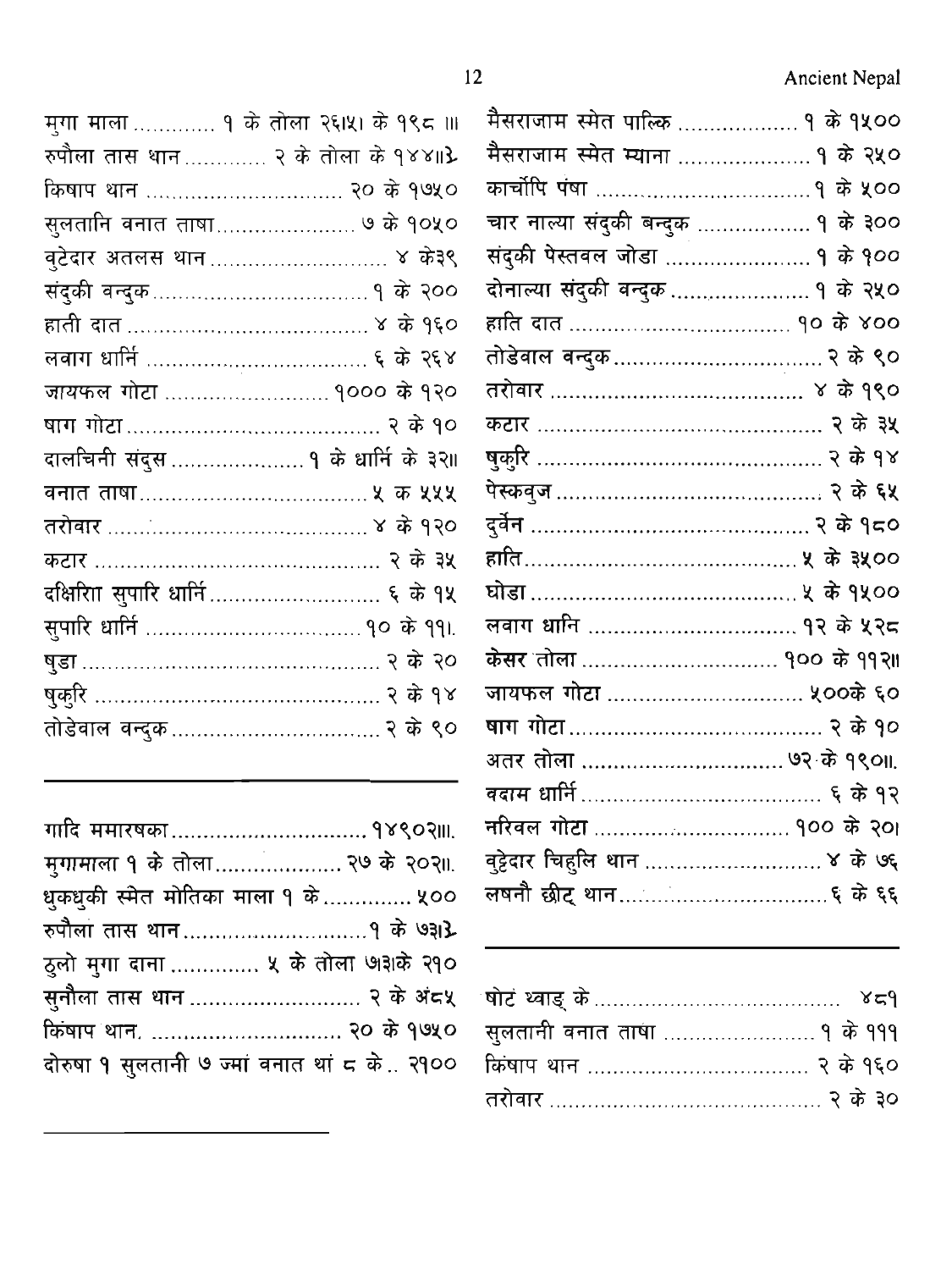# The Nepalese .......

| चुंडु ताजीन के किंषाप थान  १ के ५५ |  |
|------------------------------------|--|
| हैकइका छोरा के. किषाप थान १ के ४०  |  |
|                                    |  |
|                                    |  |
| सुपारि धानि(धार्नि ?) २ के २।      |  |

| œ. |  |
|----|--|
|    |  |
|    |  |

| やくすい アイティー・コーヒー アート・アール いちがい かいしょう いっぱ はない |  |
|--------------------------------------------|--|

| "कुटिका ढेवा २ के अतलस थान २ के १६॥. |                        |
|--------------------------------------|------------------------|
|                                      |                        |
|                                      |                        |
|                                      |                        |
|                                      | <b>FIRE DATE PRIME</b> |

| २ के द्र0 |
|-----------|
|           |
|           |
|           |
|           |
|           |
|           |
|           |
|           |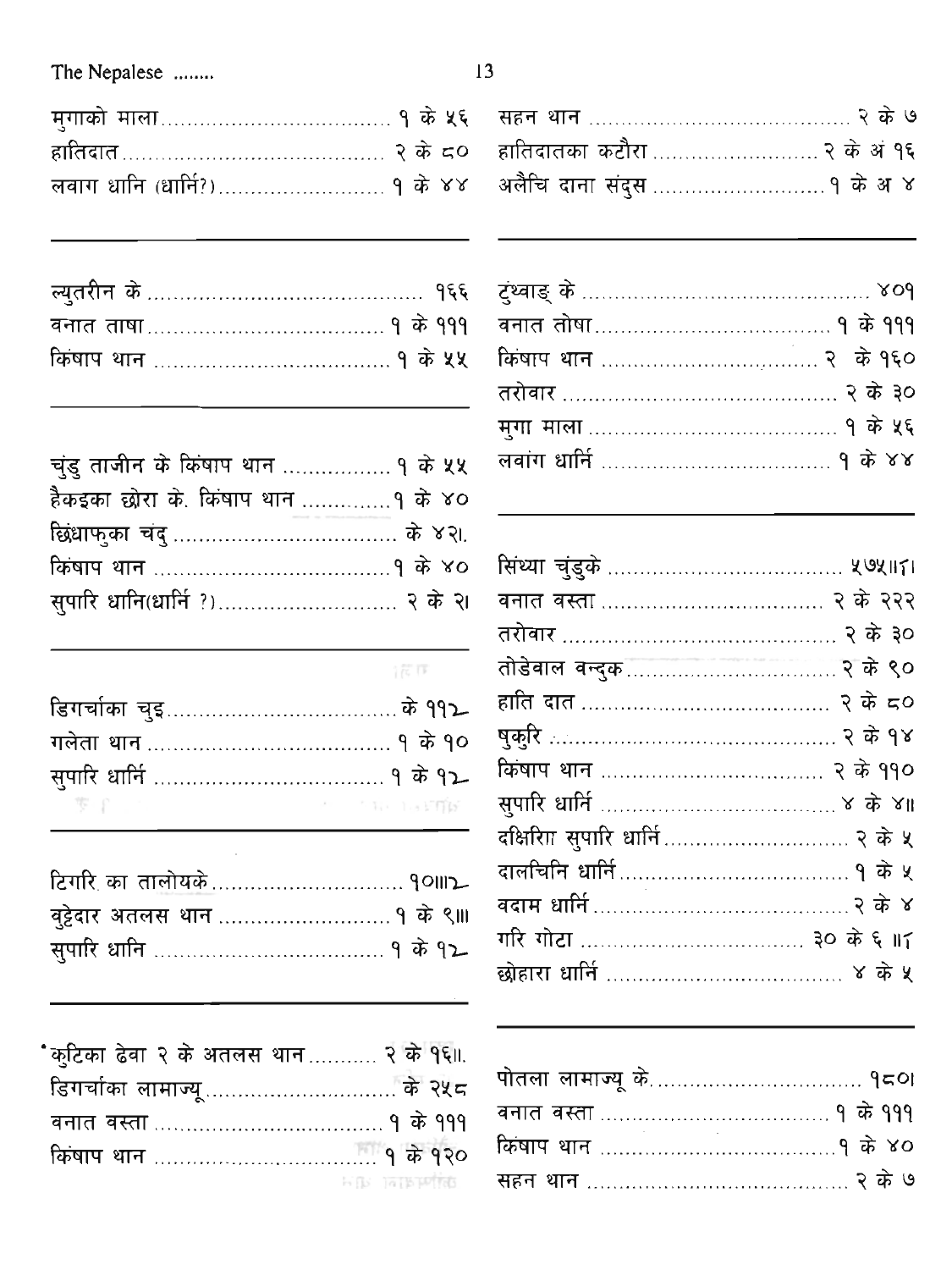# **Ancient Nepal**

| हातिदातका कटौरा  २ के अं १६ |  |
|-----------------------------|--|
|                             |  |

| ह.तास तोला ५।।  के १२॥ |  |
|------------------------|--|
|                        |  |

l,

 $\overline{\phantom{0}}$ 

| जेठा वुढा माधौ साहि के १३१४८             |  |
|------------------------------------------|--|
| नगद.मानीस जना ४ स्मेत के १०००            |  |
|                                          |  |
| चिरा पगरि १ के द्रा किषाप थान २ के ११०   |  |
| साल जोड़ा १ के १३० मार्ल्वाह थान १ के ११ |  |
| चौविसा थान १ के ३॥ साल्का रुमाल  १ के ५१ |  |
|                                          |  |

 $\sim$ 

| दोभास्या सतार मित्रा के ९५१।٢ |  |
|-------------------------------|--|
|                               |  |
|                               |  |
|                               |  |
|                               |  |
|                               |  |
|                               |  |
|                               |  |
|                               |  |

| अै का साथमा जान्या जना  २ के ४३८।7 |
|------------------------------------|
|                                    |
|                                    |
|                                    |
|                                    |
|                                    |
|                                    |
| कासिवाल थान…………………………… १ के ९      |

| २७८५॥ | ı |
|-------|---|
|       |   |

| अैजन सौगात पुऱ्याउन जान्या मानीसहरु के   |  |
|------------------------------------------|--|
| 18998911 2000                            |  |
| काजि नरसिं  के ३४९०॥।                    |  |
|                                          |  |
|                                          |  |
| चदेलि पगरि १ के १७ किषाप थान २ के २२०    |  |
| साल जोड़ा १ के १३० सालका रुमाल  १ के ७०  |  |
| पो.माल्दहि थां १ के २२ चस्मा थान १ के १८ |  |
|                                          |  |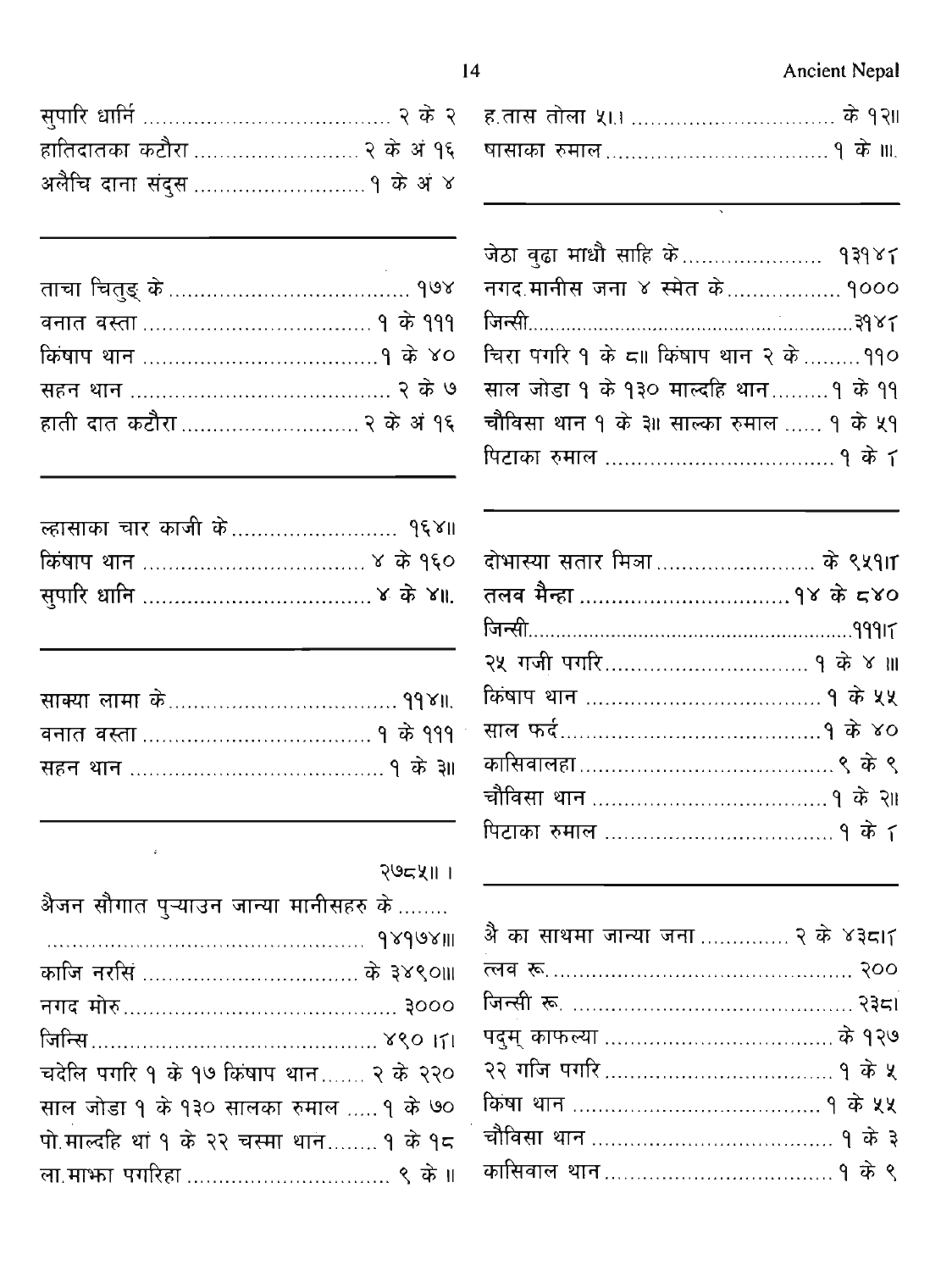#### The Nepalese .......

|--|--|--|--|--|

| मनिराम लामा दोभास्या के ३४०८  |  |
|-------------------------------|--|
| नगद मानीस स्मेत जना  ३ के २५० |  |
|                               |  |
|                               |  |
|                               |  |
|                               |  |

| नारान तेवारि दोभास्या  के २८७ा         |  |
|----------------------------------------|--|
| नगद आफु स्मेत जना  २ के २५०            |  |
|                                        |  |
| २५ गजी पगरि १ के ४॥ गलेता थान  १ के १५ |  |
| कासिवाल थान…………………………… १ के ७          |  |
|                                        |  |
|                                        |  |
|                                        |  |
|                                        |  |

| काजि का साथमा चिठिपत्र लेषन्या षडानन्द |  |
|----------------------------------------|--|
|                                        |  |

| नगद रु……………………………………… ४००     |  |
|-------------------------------|--|
|                               |  |
|                               |  |
|                               |  |
|                               |  |
| कासिवाल थान…………………………… १ के ९ |  |
|                               |  |
|                               |  |
|                               |  |

कासि गुरुं उम्राव ढाक्र्या स्मेत जना..३केनगद ३०० किसून कार्कि ढाकुया स्मेत जना ३ के नगद <u>1000 जन्म</u> ................................... के वर्ष १ को नगद ५४० नरेन्द्र कार्कि ढाकुया स्मेत जना ३ के नगद रु...........३०० महमद अल्लिका साथका मानीस… के नगद रु १०० काजि नरसिं का साथका सिपाहि जना 

| हाति ५ लि जान्या फनैत माहुत गैह        |  |
|----------------------------------------|--|
|                                        |  |
|                                        |  |
|                                        |  |
|                                        |  |
| हिरामनि फनैत……………………………… के ७२         |  |
| चेतराम फनैत के ७२  माहुत जना १५ के ९०० |  |
|                                        |  |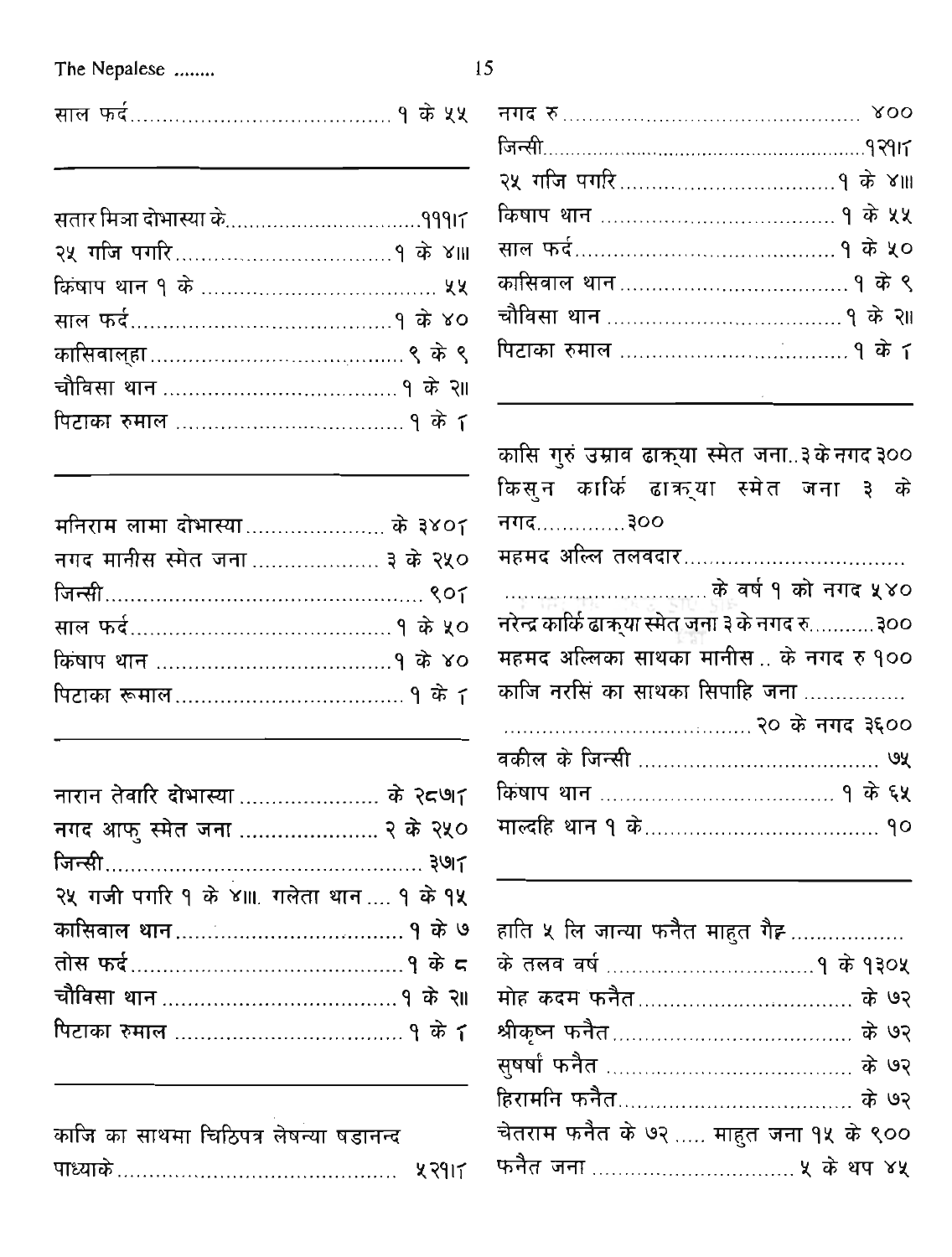**Ancient Nepal** 

|                                           |  | सौगाति हाति ५ लैजान्या माहुत जना ५ के |  |  |
|-------------------------------------------|--|---------------------------------------|--|--|
|                                           |  |                                       |  |  |
| चौविसा थान ५ के १७॥ पट्का के चोविसा थां   |  |                                       |  |  |
|                                           |  |                                       |  |  |
| १८ गजी पगरि थान ५ के १२॥. मौअतलस थान ५ के |  |                                       |  |  |
| ७॥                                        |  |                                       |  |  |
| साल फर्द ५ के १८५ पिटाका रुमाल ३ के 3 1 १ |  |                                       |  |  |
|                                           |  |                                       |  |  |

| तरोबार कंबुजा का मोल्मा……………… के ५९॥४। |  |  |
|----------------------------------------|--|--|
|                                        |  |  |
|                                        |  |  |

| भारि मा लाउना के सिदुर पाव१ के ১ ॥           |  |
|----------------------------------------------|--|
| पाल्की का वास वाधनाके                        |  |
| धागो र कपडा  १२ के १॥.॥                      |  |
| चिन सौगातमा जान्या हाति धर्मालाइ सभार सित लै |  |

चिरुवादार जना ......................... ७ के दर्माहा १३२ लछु कसर वानित्रा के ........१८ जिउ नरसिं के १८ पालु सिं के ...................... १८ लक्ष्मी धर के १८ देहाय के.......... १८ जिम्मा वारि जग्या गुरुं के ४२

| हाति ५ घोडा ५ लि जान्या डिठा जग्या जग्या (?) गुरुं |  |
|----------------------------------------------------|--|
|                                                    |  |
| जागीर षेत ३ मान पुग्याको वालि  ७५                  |  |
|                                                    |  |

हाति घोडा लि जादा वाट धाट् उजार जंगलमा दाना घास देव देवताका पुजा गैहके ....................... ४०

| वाजे षर्च गयाको जिम्मा काजि २०१३2      |  |
|----------------------------------------|--|
|                                        |  |
|                                        |  |
| वनात वस्ता ३ के ३३३ किषाप थान ९ के ३६० |  |
|                                        |  |
|                                        |  |
|                                        |  |
|                                        |  |
|                                        |  |
|                                        |  |

| हाति दात वेह्रना के षारुवा हात ४ के ॥ |  |
|---------------------------------------|--|
| सौगाति घोडा ४ का भुलर गदि के २१॥}॥    |  |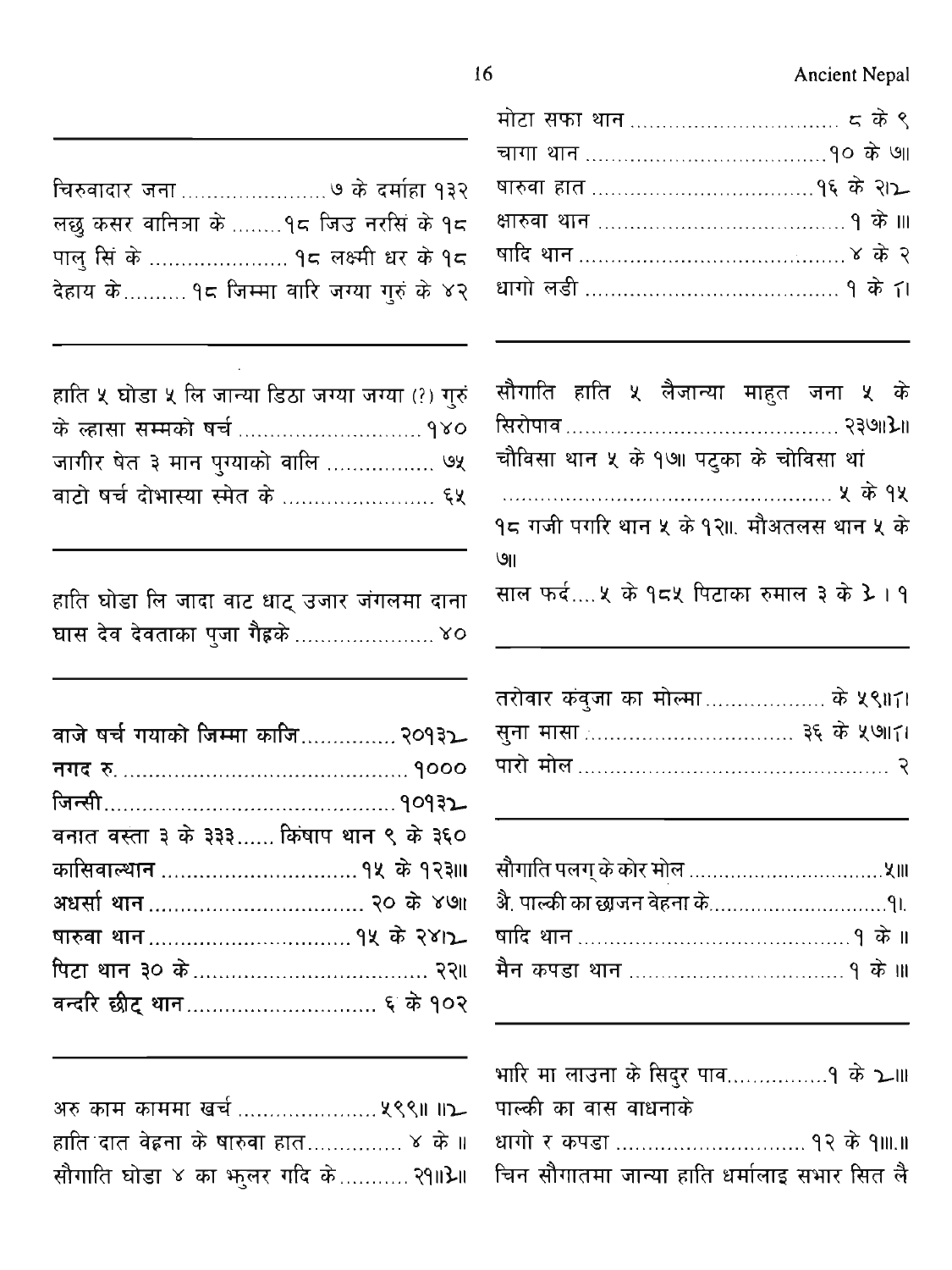केरुं सम्म पुऱ्याउन जान्या भरिया.....के षर्च २४५॥ पाल्कि म्याना वोकि जान्या जना ......... २६ के ५२ हिटि चोक्या मार्फत सेराका भरिया ... ११५ के १७२॥ दफे भारि ५ वोकन्या भरिया ............... १२ के १८

| ढाका मलमल षगाम २ के २ |  |  |
|-----------------------|--|--|
|                       |  |  |

| सौगाति सराजाम ढाकनाके मैन कपडा थान २के१ |  |  |  |
|-----------------------------------------|--|--|--|
|                                         |  |  |  |
| माधौ साहि का चिल्ठामा लाउनाके लैस तोला  |  |  |  |
|                                         |  |  |  |
| <u>तेरीज</u>                            |  |  |  |

| सौगात………………………………… ४८२९ <b>३</b> |  |
|----------------------------------|--|
|                                  |  |

| ट्थ्वां गैह्रके सौगात  २७८५॥८।               |         |
|----------------------------------------------|---------|
|                                              |         |
| सौगात लैजान्याहरु के षर्च र सिरोपाव  १५१७४॥। |         |
|                                              |         |
| जिन्सी सिरोपाव स्मेत के  १४७७॥               |         |
| काम कामका षर्चके ५९९॥८॥१                     |         |
|                                              | ३९२२०८२ |

| ्स् <b>नौला तास थान ……………………… २ के अं</b> ८ |  |
|---------------------------------------------|--|
| हाति दातका कटौरा६ के अं ४८                  |  |
| अलैचिदानका सदुस्  २ के अं ८                 |  |
|                                             |  |
|                                             |  |
|                                             |  |

(The detailed list of ordinary and special presents sent along with the 1795 Nepalese quinquennial mission to China under the leadership of Kazi Narsingh Gurung.)

\*\*\* Source : MRA, Poka No. Pa. 64.

# **Appendix D\*\*\*\***

#### <u> १३ साल</u>

| नरसिं काजि चीनबाट आउदा साथ आउन्या चिनिञा      |
|-----------------------------------------------|
| जना २ के<br>and the state of the state of the |
| मेजमानी भाद् सुदि १५ रोज  ४९४ 7॥              |
| कुती तिरका चिनित्रा  के २०८॥।                 |
|                                               |
| रक्सी कुषुरा गैह के २७ डोल्या ४१ के ८४        |
|                                               |

| लवाग तोला २५ के ४ ॥।}॥। |  |
|-------------------------|--|
|                         |  |
|                         |  |
|                         |  |

 $\ddot{\phantom{a}}$